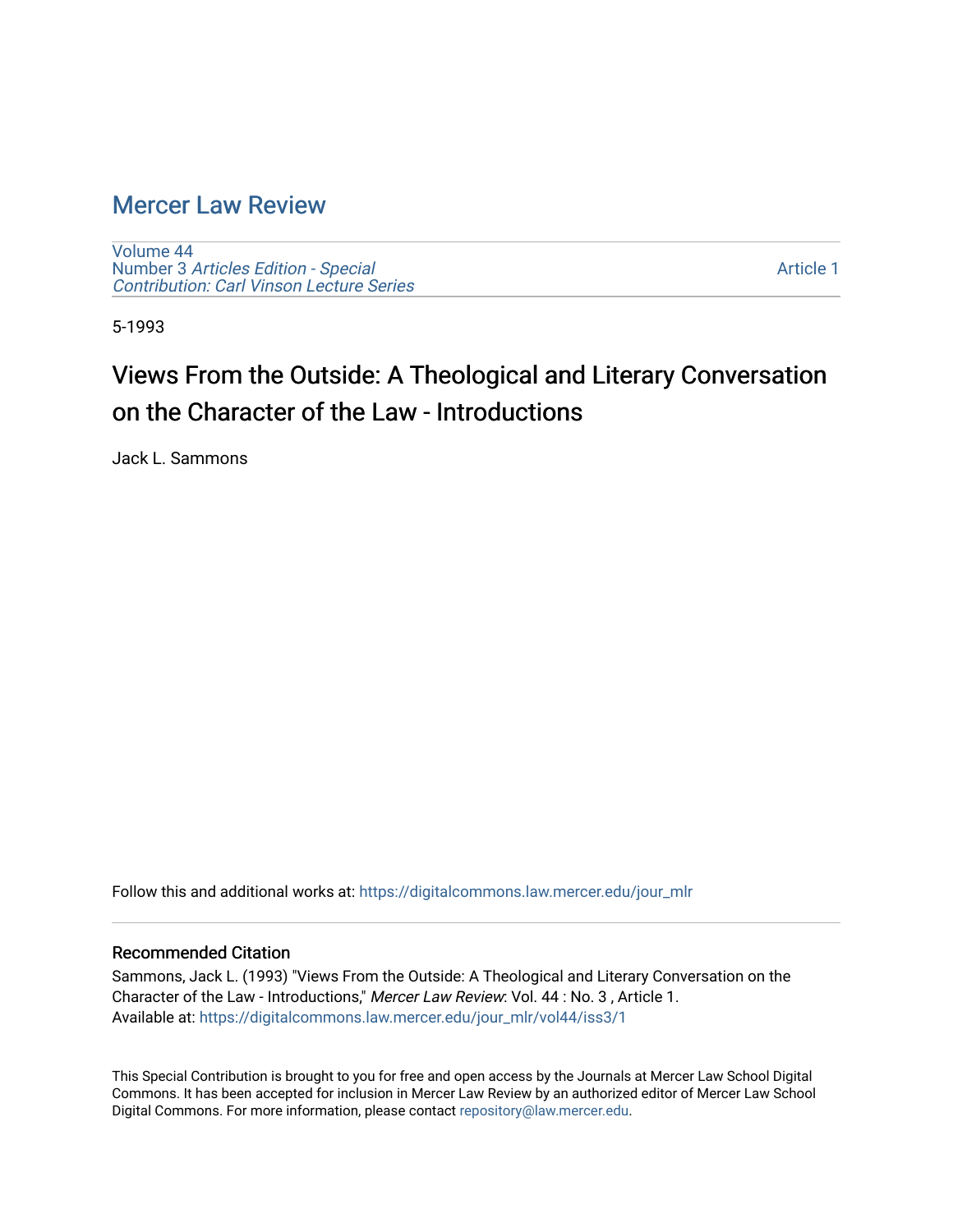# **SPECIAL CONTRIBUTION: CARL VINSON LECTURE SERIES:**

# VIEWS FROM THE **OUTSIDE: A** THEOLOGICAL **AND** LITERARY **CONVERSATION ON** THE CHARACTER OF THE LAW

#### **Introductions**

**by** Jack L. Sammons, Jr.\*

As this audience knows, Stanley Fish is a premier literary theorist and an acclaimed Milton scholar with a special interest in the relationship

**733**

Professor of Law, Walter F. George School of Law, Mercer University. **My** sincere thanks to Michael Goldberg and Milner Ball for serving as commentators and to all the participants in the Vinson Lecture.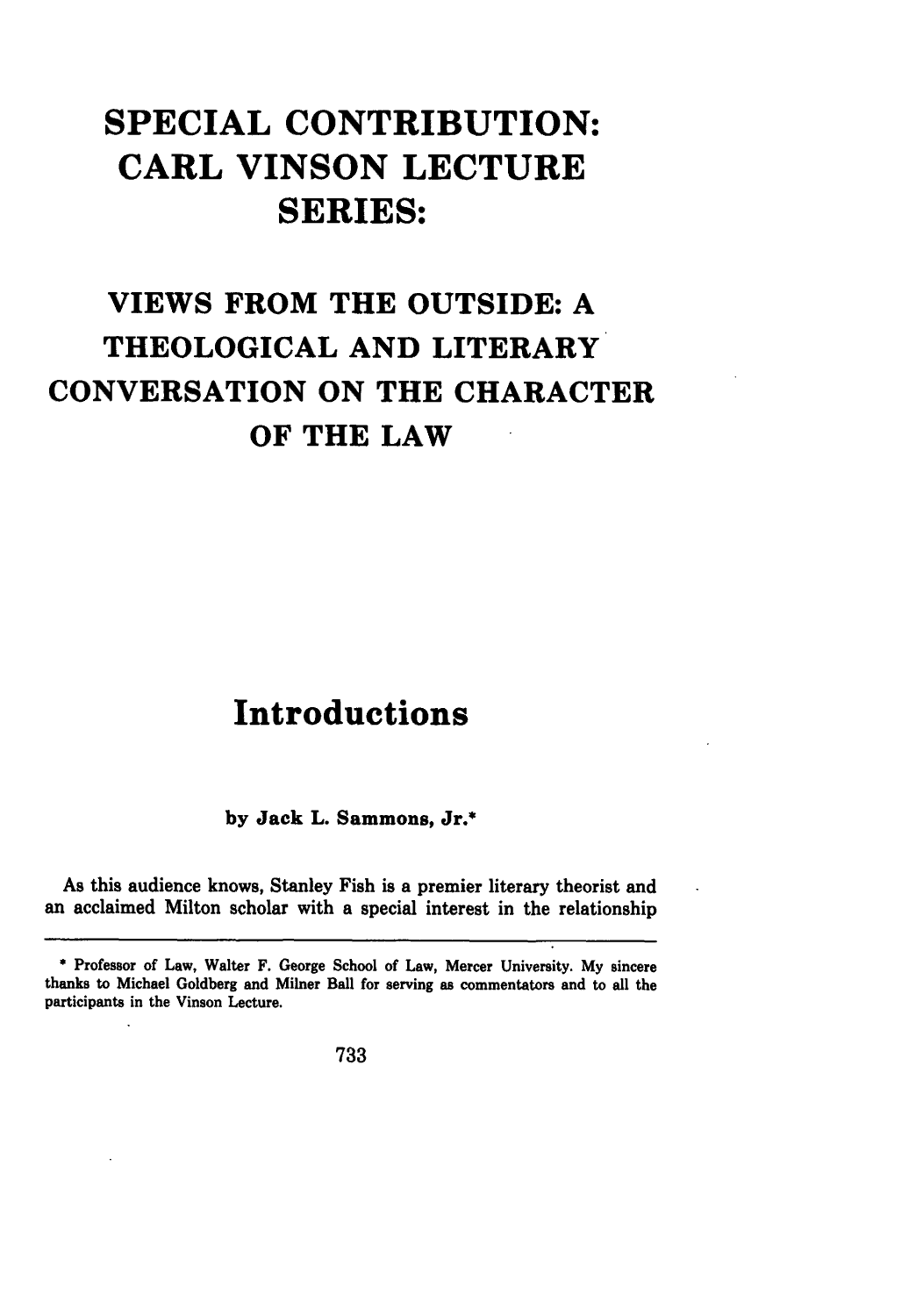between aesthetics and theology. Among legal scholars he is perhaps best known for his rhetorician's stand against the hidden foundations of contemporary legal thought, especially those involving the interpretation of legal text. For Professor Fish, all textual meaning is a function of one's situation within an interpretive community. As he says in *Is There A Text in This* Class? *The Authority of Interpretive Communities:,*

There isn't a text in this or any other class if one means **by** text what **E.D.** Hirsh and others mean **by** it, "an entity which always remains the same from one moment to the next;" but there is a text in this and every class if one means **by** text the structure of meanings that is obvious and inescapable from the perspective of whatever interpretive assumptions happen to be in force.<sup>2</sup>

This message, written in **1980,** caught the immediate attention of the legal community, and the legal community caught Professor Fish's attention as well. The interchange that resulted helped produce *Doing What Comes Naturally: Change, Rhetoric, and the Practice of Theory in Literary and Legal Studies.3* There Professor Fish demonstrates his interpretive practice in criticisms of most of the major styles of legal discourse-from formalism to Critical Legal Studies. Along the way Professor Fish shows us Dworkin, Fiss, Posner, Unger, Milton, Freud, and critical self-reflection as we had not seen them before.

Let me use another person to introduce my friend Stanley Hauerwas to **you:**

The first thing to be said is that, in this book as before, Hauerwas is right about so much that nearly the whole American church and academy culpably have wrong, and he is so beneficial in his ability to say what others can or will not say, that he fully deserves his position as bellwether and *bète noire* of American theological ethics.<sup>4</sup>

This is **by** Robert Jenson, Professor of Religion at St. Olaf College, reviewing Stanley Hauerwas' most recent work, *After Christendom.5*

Professor Hauerwas' ability to say "what others can or will not" is a product of his understanding the church as a distinct "story-based" interpretive community. with an integrity peculiar to itself. According to Professor Hauerwas, this community is called to be an alternative to the political world. The church, as a community faithful to the story of God,

**<sup>1.</sup> STANLEY** FISH, Is **THERE A TEXT IN THIS CLASS? (1980).**

<sup>2.</sup> **Id.** at vii.

**<sup>3.</sup> STANLEY FISH, DOING WHAT CoMEs NATURALLY: CHANGE. RHETORIC, AND THE PRACTICE or THEORY IN LrrERARY AND LEGAL STUDIES (1989).**

<sup>4.</sup> **Robert** W. **Jenson,** Hauerwas Examined, **FIRST** THINGS, **Aug.-Sept. 1992, at 49, 50.**

**<sup>5.</sup> STANLEY HAUERWAS, AFTER CHRISTENDOM: How THs CHURCH is TO BEHAVE** IF **FREEDOM, JUSTICE, AND A CHRISTIAN NATION ARE BAD IDEAS (1991).**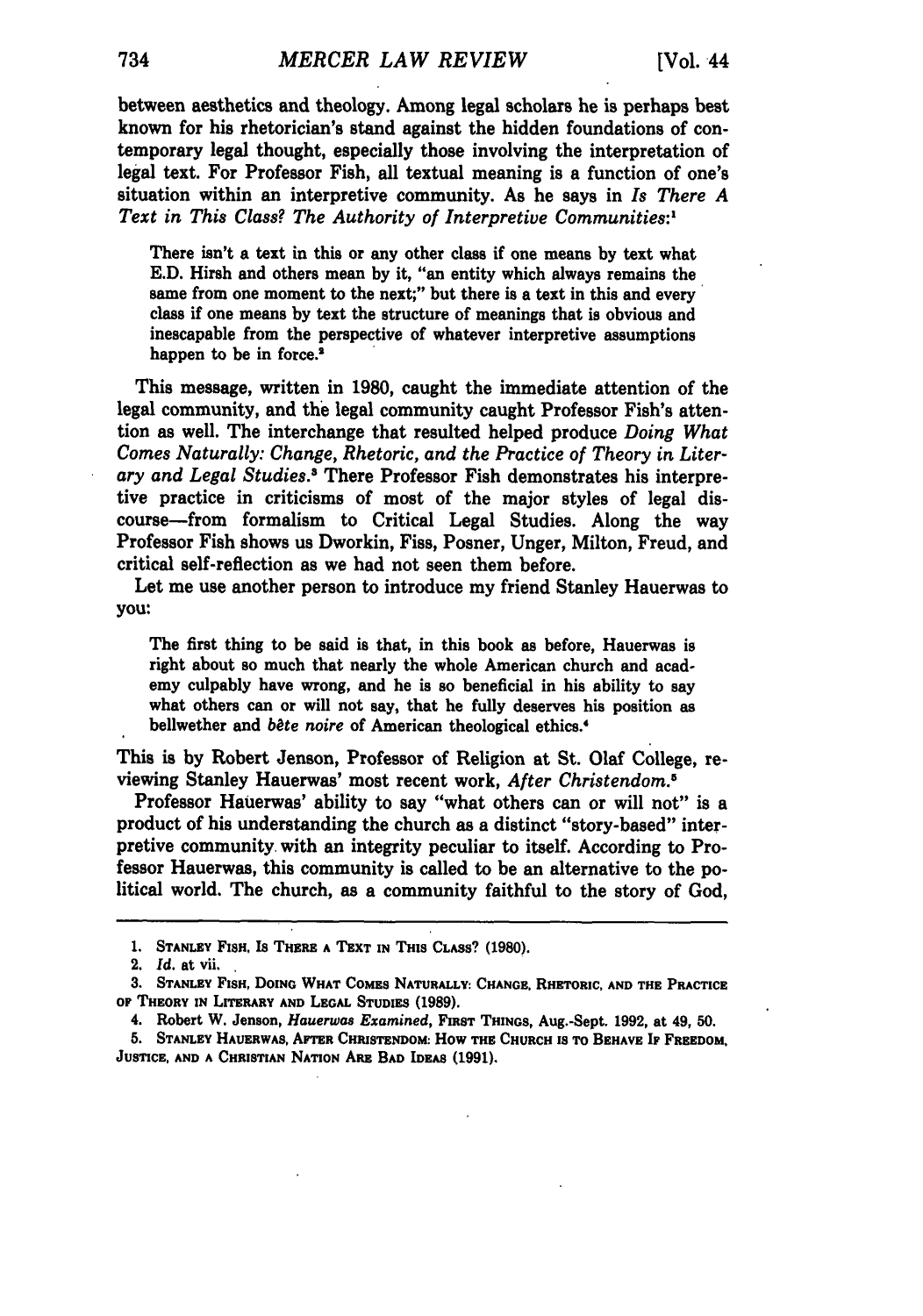gives Professor Hauerwas the language he needs to describe this political world, to "speak truth to power," as he would say.

The social ethical task of the church demands nothing less than keeping our grammar pure **by** calling social injustice **by** its proper name-i.e., sin. **A** society that has degraded the language of sin and judgment is a society that ultimately has no purpose beyond the manipulation of some for the security of others.<sup>6</sup>

Among legal scholars, Professor Hauerwas is perhaps best known for his theological critiques of liberalism and the state, his narrative ethics emphasizing character and virtue, and the unique vision his theologically disciplined eyes offer of our most difficult ethical problems.

In Martha Nussbaum's trenchant phrase, there is "no true commitment to justice that exempts its own privileges from scrutiny." One of the many things that our speakers tonight have in common is that they are both relentless in reminding us of the subtleness of the privileged views of our society and how we have exempted these privileged views from scrutiny. They do this, **I** think, **by** trying very hard to be truthful in their descriptions of the world although I make this claim with some hesitancy because for both any project of being truthful is fraught with risks.

Yet they are both willing to embrace something that is in the world and subject to its risks. I think this is the virtue that **I** most admire in both of our speakers although **I** also think both might argue with my description of it. Perhaps what **I** am really praising in them is- that each rejects false securities that many of us spend most of our lives seeking.

What Stanley Hauerwas embraces as a Christian is, of course, something that is in the world, but not of it. He embraces the church, as the Body of Christ, and it is this embracing that provides him with the resources he needs to engage in a project of truthfulness about the world. Part of what makes Stanley Hauerwas' project so interesting is that he must make these claims of truth, but he cannot make them foundationally. He cannot make them outside the church. Stanley Fish, **I** think, would insist that his is not a project at all, but a description--one that reminds us of our responsibilities and of the risks we must take if we are to act responsibly. The virtue I have attributed to him would be for him, perhaps, its own reward. Part of what makes Stanley Fish's work so interesting are the difficulties created **by** his desire not to have a project.

Tonight we have asked these two most interesting of men to talk with each other and with us about the character of the law. We have done this,

**<sup>6.</sup> STANLEY HAUERWAS, VISION AND VIRTUE: ESSAYS IN CHRISTiAN ETHICAL REFLECTION 7 (1981).**

**<sup>7.</sup> MARTHA NuSSsAUM, THE FRAGILiTY OF GOODNESS. LUCK AND ETHICS IN GREEK TRAGEDY AND PHILOSOPHY** 420 **(1986).**